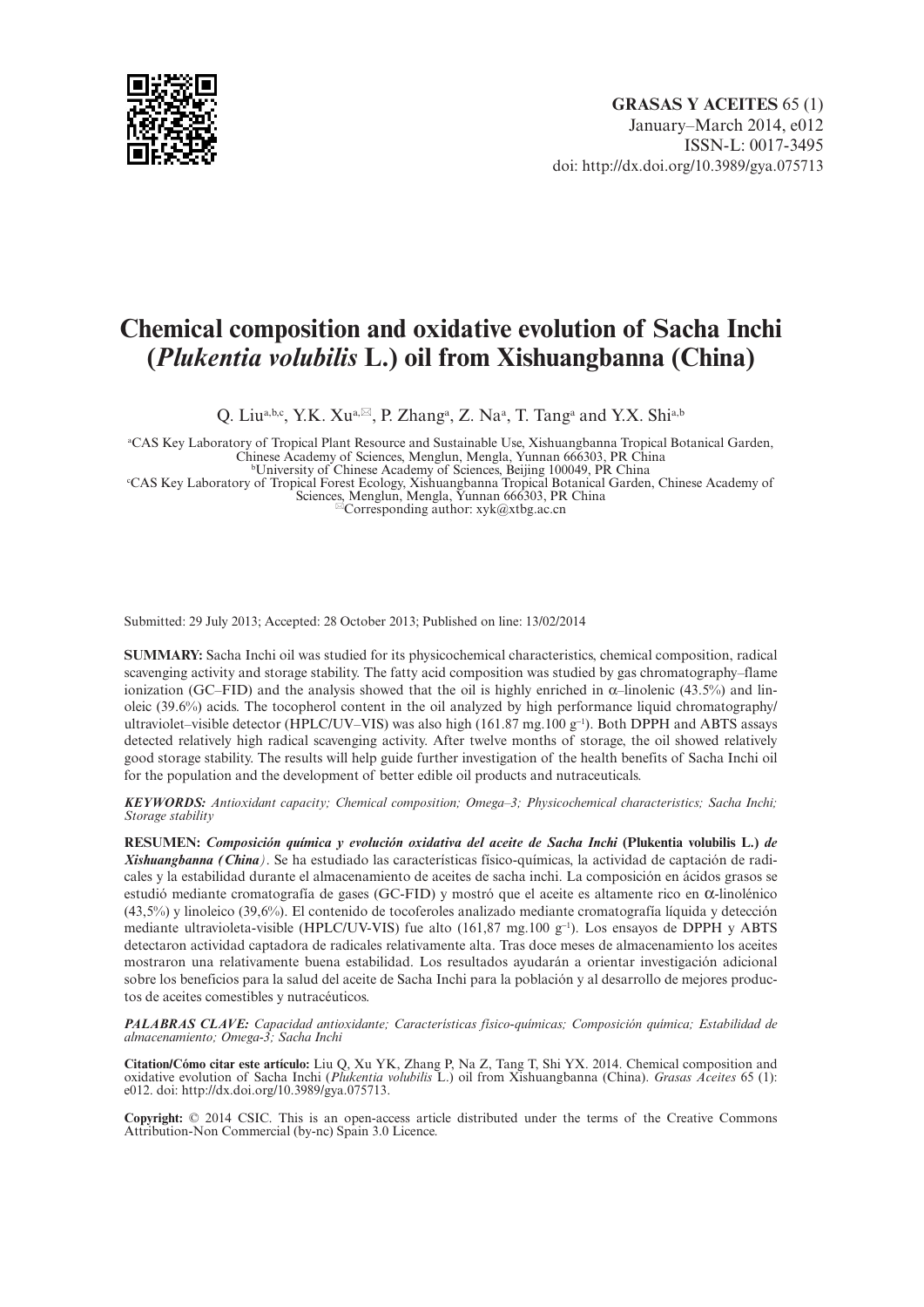# **1. INTRODUCTION**

Sacha Inchi (*Plukenetia volubilis* Linneo), also known as "Inca peanut" or "mountain peanut", is a plant that is native to the Peruvian tropical jungles of South America at altitudes between 200 and 1500 m (Semino *et al.*, 2008). The flour and oil from the seeds are traditionally consumed by the Indians of Peru to prepare various meals. Because it is not a cultivated crop, comprehensive studies on the nutritional value of Sacha Inchi seeds have only recently been of interest. The Chemical characterization has shown that the seeds have high protein (33%) and oil (49%) contents (Do Prado *et al*., 2011; Hamaker *et al*., 1992; Krivankova *et al*., 2007). Nutritional studies have provided evidence of health benefits associated with the intake of Sacha Inchi oil. Sacha Inchi oil not only lowers serum triglyceride and cholesterol but also decreases oxidative stress biomarkers (Cai *et al*., 2011). Sacha Inchi oil is of particular interest due to its high levels of omega–3 (ω–3) and omega–6 (ω–6) fatty acids, namely, α– lenolenic and α–lenoleic (Guillén *et al*., 2003; Fanali *et al.*, 2011).  $\omega$ -3 and  $\omega$ -6 polyunsaturated fatty acids are essential fatty acids which provide important health benefits to humans. There is increasing study on the fortification of food products with ω–6 polyunsaturated fatty acids (ω–6 PUFAs) and especially  $\omega$ -3 polyunsaturated fatty acids  $(\omega$ -3 PUFAs). The ω–3 PUFAs decrease inflammatory markers, blood pressure and triglycerides, which are established risk factors for cardiovascular disease (Pietrowski *et al*., 2011; Rymer and Givens, 2005). Ni–Eidhin *et al*. (2003) provided a comprehensive review of the health benefits associated with ω-3 PUFAs differentiating specific α–linolenic (ALA, C18:3,  $\omega$ -3), eicosapentaenoic (EPA, 20:5,  $\omega$ -3) and docosahexaenoic (DHA, 22:6, ω–3) acids and demonstrated that EPA and DHA can be produced in humans by the sequential elongation and desaturation of ALA. Considering the important physiological functions of ω–3 PUFAs, dietary intake of these long–chain fatty acids is indispensable. Fish oil is the primary source of these essential polyunsaturated fatty acids as it contains  $\omega$ –6 (0.9–12 g.100 g<sup>-1</sup> oil) and ω-3 (11.9–35.3 g.100 g<sup>-1</sup> oil) (Venegas– Caleron *et al*., 2010; Rubio–Rodriguez *et al*., 2010). However, over–fishing, environmental pollution and a costly manufacturing process have resulted in fish oil not being the optimal choice nowadays. As the interest in looking for alternative plant–based ω–3 fatty acids for better nutrition is growing worldwide, the demand for products developed from Sacha Inchi seeds and oil as  $\omega$ -3 fatty acid enriched food products or nutraceuticals continues to rise (Maurer *et al*., 2012).

Sacha Inchi was introduced to Xishuangbanna in 2006. Xishuangbanna lies between 21° 08′ N and

22° 36′ N, 99° 56′ E and 101° 50′ E, located in the southwestern Yunnan Province of China; it is a mountainous area and has the only tropical rainforest in China. Its elevation ranges from 491 m at the bottom of the lowest valley in the south (Mekong River) to 2429.5 m at the top of the mountains in the north. It is a biodiversity hotspot and is rich in tropical plant resources (Cao *et al*., 2006; Myers *et al*., 2000). Several rare medicinal herbs used for traditional Chinese medicine are found only in this area. Sacha Inchi has adapted well to the area since its introduction and is currently being cultivated at a large scale as a promising oilseed crop to partly replace rubber (Cai *et al*., 2011; Cai *et al.*, 2012). A nutritional evaluation of Sacha Inchi seeds harvested in Xishuangbanna has shown that they have a similar composition to those from Peru (Hamaker *et al*., 1992; Cai *et al*., 2011). The seeds also have high contents of protein and oil. Moreover, the seeds are enriched in α–linolenic and linoleic acids (Cai *et al*., 2011). In this study, we evaluated the physicochemical characteristics and chemical composition of the oil. In addition, we evaluated the radical scavenging activity and the oxidative stability of the oil for the first time. This initial characterization will serve as the basis for the future development of Sacha Inchi oil as a nutraceutical and for further investigation of the health benefits of the oil.

# **2. MATERIALS AND METHODS**

#### **2.1. Chemical**

Acetonitrile for HPLC analyses was purchased from Merck Chemical Co. (NJ, USA). 2, 2–Azobis–3– ethylbenzthiazoline–6–sulphonic acid (ABTS) was purchased from Bio Basic Inc. (Markham, Ontario, Canada). Folin–Ciocalteu phenol reagent, α, α– diphenyl–β–picrylhydrazyl (DPPH), α–, γ– and δ– Tocopherol standards were purchased from Sigma Chemical Co., (St. Louis, MO, USA). Boron trifluoride–methanol, hexane, potassium hydroxide and other chemicals were purchased from Sinopharm Chemical Reagent Co., Ltd. (Shanghai, China). All reagents were of analytical grade and the Methanol for HPLC was of chromatographic grade.

# **2.2. Samples**

The seeds of Sacha Inchi were harvested from Xishuangbanna at optimum maturity, dried in the shade, and stored in 10 kg bags in a dark room at room temperature for later pressing. Oil samples were obtained by cold–pressing raw de-hulled seeds, using a screw press (KOMET, DD85G, German) in a warm press procedure at 50 °C. The extracted oil was decanted into dark bottles and stored at –20 °C until analysis.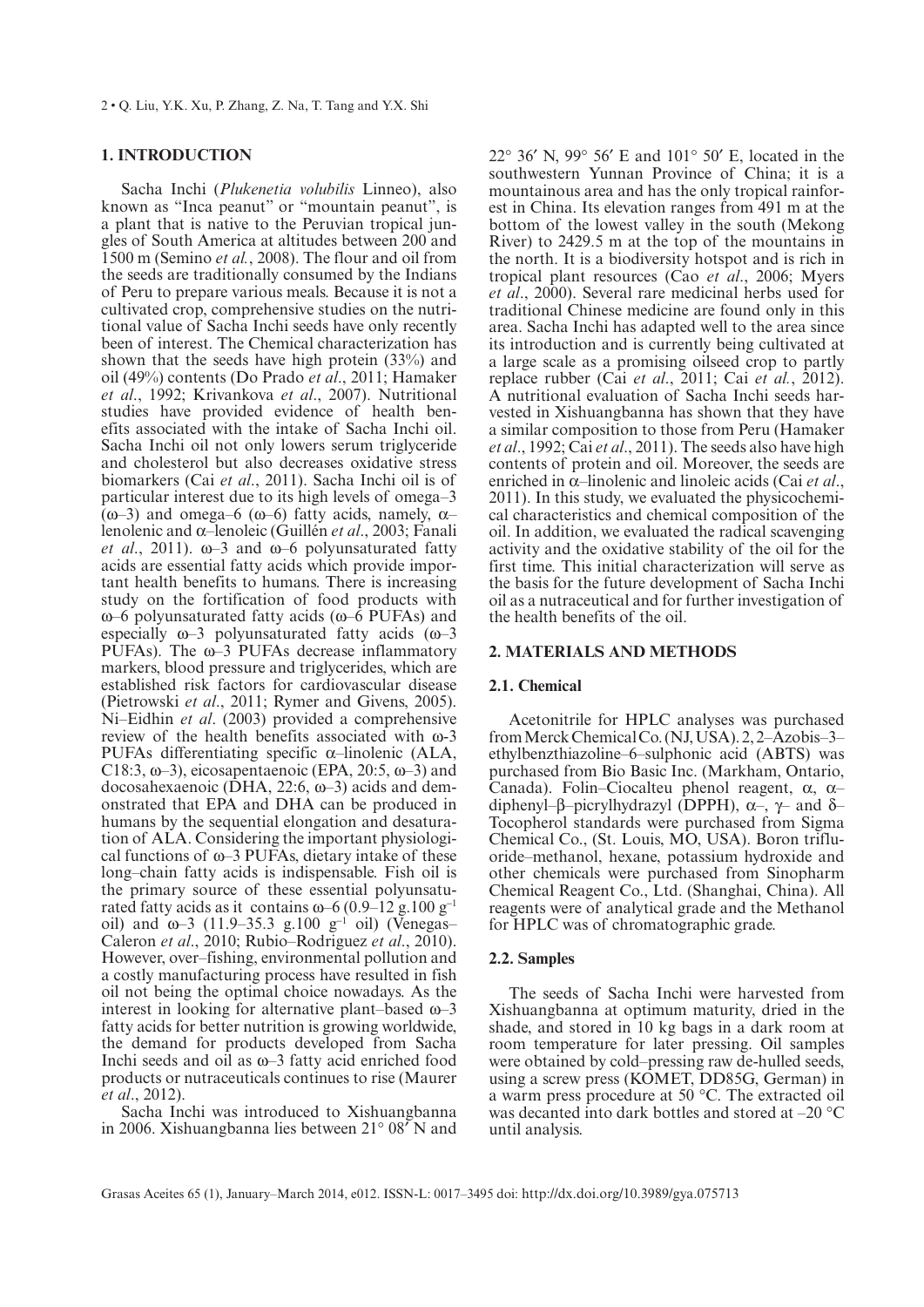#### **2.3. Physicochemical Characteristics**

The physicochemical characteristics of the oil samples were tested using the official American Oil Chemicals' Society methodology including acid value (Ca 5a–40); peroxide value (Cd  $8-53$ ); saponification value (Cd 3–25); iodine value (Cd 1–25); unsaponifiable matter (Ca 6a–40); moisture and volatile compound contents (Ca 2c–25); insoluble impurities (Ca 3a–46); refractive index (Cc 7–25); specific extinction (Ch 5–91) (AOCS, 2009). The oil characterization analyses were performed in duplicate.

#### **2.4. Fatty acid composition**

The fatty acid composition of the oil was analyzed by gas chromatography with a flame ionization detector (GC–FID) following Fanali *et al*. (2011). The fatty acids were converted into their methyl esters (FAMEs) by adding 2 mL of sodium methylate in methanol  $(2.5 \text{ mol} \cdot \text{L}^{-1})$  to 100 mg of oil and incubating at 100 °C for 15 min. After the mixture was cooled, 1 mL of boron trifluoride–methanol  $(20\% \text{ BF}_3)$  reagent was added, and the solution was heated at 100 °C for 15 min. The solution was then cooled and mixed with 1 mL of n–hexane and 1 mL of water prior to being centrifuged for 2 min (1300 rpm). The upper layer containing FAMEs was transferred to a 2 mL vial and stored at 4 °C until GC–FID analysis (Christie, 2003).

The analysis was carried out on an Agilent–6820 gas chromatograph with a manual injector, and FID detector. FAMEs separation was performed on Agilent J&W GC columns (DBFFAP; 30 m long × 0.25 mm internal diameter, 0.25 μm film thickness) and gas (He) was used as a carrier at a constant flow of 1.2 mL·min<sup>-1</sup>. Oven temperatures were set at 180 °C and 220 °C for start and end points, respectively, and increased at a rate of  $10^{\circ}$ C·min<sup>-1</sup> and held for 5 min. The injector and detector temperatures were set at 260  $\degree$ C. The sample size was 1 mL with a split ratio of 30:1. For each sample triplicates were prepared and injected. Data analysis was carried out using Agilent Cerity software.

## **2.5. Tocopherol composition**

The content of tocopherols in Sacha Inchi oil was analyzed using a High Performance Liquid Chromatography/ultraviolet–visible detector (HPLC/UV–VIS) according to a slightly modified method described by Gimeno *et al*. (2000). The sample was prepared by dissolving 1 g of oil in 1 mL of n–hexane. The dissolved oil samples were run on an Agilent 1100 chromatographic system with a quaternary pump (G1311A), an autosampler (G1313A), a degasser (G1322A), and a dual absorbance detector (G1315B). The chromatographic

data were acquired and processed using the software package Agilent. The analytical column was Agilent Zorbax SB C–18 (4.6×250 mm and particle size of 5 μm) from Agela Technologies.

All of the analyses were performed at ambient temperature. The mobile phase was a mixture of acetonitrile–deionized water (98:2, vol/vol), and the absorption wavelength in the UV detector was 292 nm. Samples with 3 μL volume and a flow ratio of  $1 \text{ mL-min}^{-1}$  were used for analysis. The amount of each compound, namely α-tocopherol, γ-tocopherol, and δ-tocopherol, was calculated from the results obtained for each standard.

#### **2.6. Total phenols**

The analysis of total phenolic compounds was performed using the Folin–Ciocalteu spectrophotometric method described by Hrncirik and Fritsche (2004). Briefly, a sample of 2.5 g oil was first dissolved in 5 mL hexane then extracted with methanol/water (80:20, v/v) for 2 min under nitrogen atmosphere with an electronic blender. Phase separation was achieved by centrifugation for 20 min at 4000 rpm. The extraction procedure was repeated twice, the two methanolic fractions were pooled and stored at –20 °C until analysis. A 2 mL aliquot of the methanolic phase was diluted with water to a total volume of 5 mL followed by an addition of 0.5 mL Folin–Ciocalteu reagent. After 3 min, one mL of sodium carbonate solution  $(35\%, v/v)$  was added to the reaction mixture, mixed, and diluted with water to a final volume of 10 mL. The absorbance of the solution was measured at 725 nm. The calibration curve was constructed using standard solutions of gallic acid in the range of 50 to 500  $\mu$ g·mL<sup>-1</sup>. The results were expressed as gallic acid equivalent  $(GAE)$  in mg.100g<sup>-1</sup> of oil (mg  $GAE$ <sup>-1</sup>00 g<sup>-1</sup> oil).

#### **2.7. Evaluation of radical scavenging activity**

Given the complex properties of the oil, there is no single method that fully reflects the antioxidant profile of a sample, making the data compiled to date difficult to compare and interpret. In our study, radical scavenging activity (RSA) of the oil samples was assayed using both DPPH and ABTS methods. In the DPPH method, both oil samples and methanolic extracts were assayed; for the ABST method, the methanolic extracts were assayed.

A methanolic extract was extracted from 2 g of each of the Sacha Inchi oil samples, mixed with 1 mL of n–hexane, and the mixture vigorously stirred until dissolution. Two ml of a methanol/water (80:20 v/v) mixture was added to each diluted sample, followed by centrifugation (5 min 5000 rpm). The extraction was repeated twice and the methanolic extracts were combined.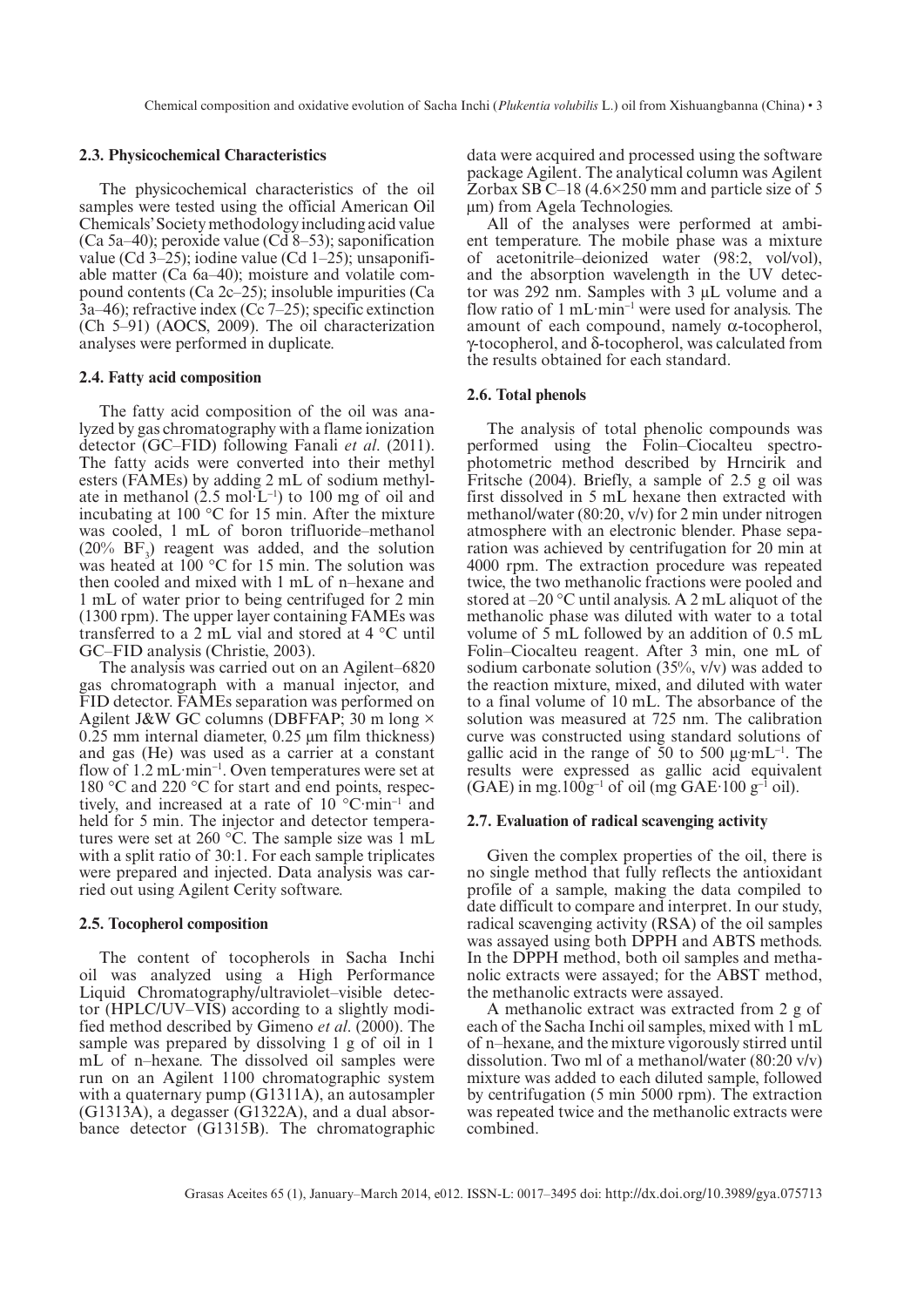4 • Q. Liu, Y.K. Xu, P. Zhang, Z. Na, T. Tang and Y.X. Shi

### *2.7.1. DPPH assay*

The DPPH assay of radical scavenging activity was performed according to the procedure reported by Morales and Jiménez–Pérez (2001). For the methanolic extract assay, an aliquot of 1 mL methanolic extract of Sacha Inchi oil was added to 4 ml of DPPH  $(40 \text{ mg} \cdot \text{L}^{-1})$  in ethyl acetate. The mixture was vigorously stirred for a few seconds and kept in the dark for 1 h. Absorbance was measured at 515 nm against ethyl acetate. For Sacha Inchi oil samples, 1 g of oil was diluted with 10 mL of n–hexane and an aliquote of 1mL of the dilution was added to 4 mL of DPPH solution which was previously diluted with ethyl acetate (Minioti and Georgiou, 2010). In both measurements, methanolic solutions of gallic acid were used for calibration ranging from 5 to 60 mM

 $y=-0.0939x+0.086$ 

being x=absorbance and y=μmol GAE·mL<sup>-1</sup> sample.

The results were expressed as mmol equivalent of gallic acid per kg of sample.

#### *2.7.2. ABTS assay*

The ABTS assay of the radical scavenging activity of the methanolic extracts of the oil samples was performed following the standard procedure described by Jimenez–Escrig *et al*., (2003). Briefly, ABTS was produced by reacting a 7 mM ABTS stock solution with 2.45 mM potassium persulfate and allowing the mixture to stand in the dark at room temperature for about 12–16 h before use. The ABTS<sup>\*\*</sup> solution was diluted with 5 mM phosphate buffered saline (pH 7.4) to an absorbance of 0.70±0.02 at 745 nm. An aliqote of 1 mL methanolic extract was added to 4 mL of a diluted ABTS<sup>++</sup> solution and an absorbance reading was taken 1h later. Methanolic solutions of gallic acid ranging from 5 to 60 mM were used for calibration

y=– 0.0998x+0.0394

being x=absorbance and y=μmol GAE·mL<sup>-1</sup> sample.

The results were expressed as mmol equivalents of gallic acid per kg of sample.

## **2.8. Evaluation of storage stability**

The storage stability of Sacha Inchi oil was determined by acid value (AV) and peroxide value (PV) analyses during long time storage. Researchers have shown that light and temperature are important factors contributing to lipid oxidation (Fereidoon, 2005; Stark et al., 2000). The total amount of Sacha Inchi oil was stored for 12 months in colorless and

green bottles with polyethylene sealing lids. Three of each type of bottle were then stored at three different temperature: 4 °C, 20 °C and 30 °C. Analyses were conducted at 2–month intervals for AV and PV.

#### **2.9. Statistical analysis**

All measurements were repeated at least three times. The values of the different parameters were expressed as mean±standard deviation (SD). The data were analyzed using SPSS software (SPSS. 16.0, USA) and SigmaPlot software (SigmaPlot. 10.0, USA) for Windows.

## **3. RESULTS AND DISCUSION**

#### **3.1. Physicochemical Characteristics**

The Physicochemical Characteristics of Sacha Inchi oil from Xishuangbanna and Peru are shown in Table 1. Acid value  $(1.79 \pm 0.004 \text{ mg KOH} \cdot \text{g}^{-1} \text{ oil})$ and peroxide value  $(1.846\pm0.067 \text{meq O}_2 \text{ kg}^{-1} \text{ oil})$  are within the limits  $(4.0 \text{ mg KOH·g}^{-1} \text{ oil and } 15 \text{ meg})$  $O_2$  kg<sup>-1</sup> oil, respectively) established by The Codex Alimentarius Commission for cold–pressed and non– refined oil (FAO, 1999). The saponification value and iodine value from Xishuangbanna are slightly lower than the values from Peru. Moisture and volatile compound contents, unsaponification matter, insoluble impurities, refractive index, with specific extinction of Sacha Inchi oil were first characterized.

# **3.2. Fatty acid composition**

The fatty acid profile of Sacha Inchi oil was analyzed using GC–FID. Peak identification was obtained by conjunction with pure standard FAMEs.

Table 1. Physicochemical characterization of Sacha Inchi oila

|                                                     | <b>Physicochemical characteristics</b>      | <b>Present study</b> | <b>Gutiérrez</b> <sup>b</sup> |
|-----------------------------------------------------|---------------------------------------------|----------------------|-------------------------------|
|                                                     | Acid value (mg KOH·g <sup>-1</sup> oil)     | $1.79 \pm 0.004$     | ND                            |
|                                                     | Peroxide value (meq $O, kg^{-1}$ oil)       | $1.85 \pm 0.06$      | ND                            |
| Saponification value (mg<br>$KOH \cdot g^{-1}$ oil) |                                             | 183.78±1.46          | $185.2 \pm 0.5$               |
|                                                     | Unsaponifiable matter $(g \cdot kg^{-1})$   | $5.03 \pm 0.21$      | ND                            |
| Iodine value (g I, $100 g^{-1}$ )                   |                                             | $187.40 \pm 1.61$    | $193.1 \pm 1.0$               |
| Moisture and volatile                               | compound content $(\% )$                    | $0.014 \pm 0.002$    | ND                            |
| Insoluble impurities $(\% )$                        |                                             | $0.013 \pm 0.01$     | ND                            |
| Refractive index $(n^{40})$                         |                                             | $1.475 \pm 0.001$    | ND                            |
| specific<br>extinction                              | $E^{1\%}$ <sub>1cm</sub> at 232 nm          | $2.98 \pm 0.04$      | ND                            |
|                                                     | $\mathrm{E^{1\%}}_{\mathrm{lcm}}$ at 270 nm | $0.30 \pm 0.01$      | ND                            |

a Means±SD of three determinations.

b Gutiérrez *et al*., 2011.

ND: Not detected.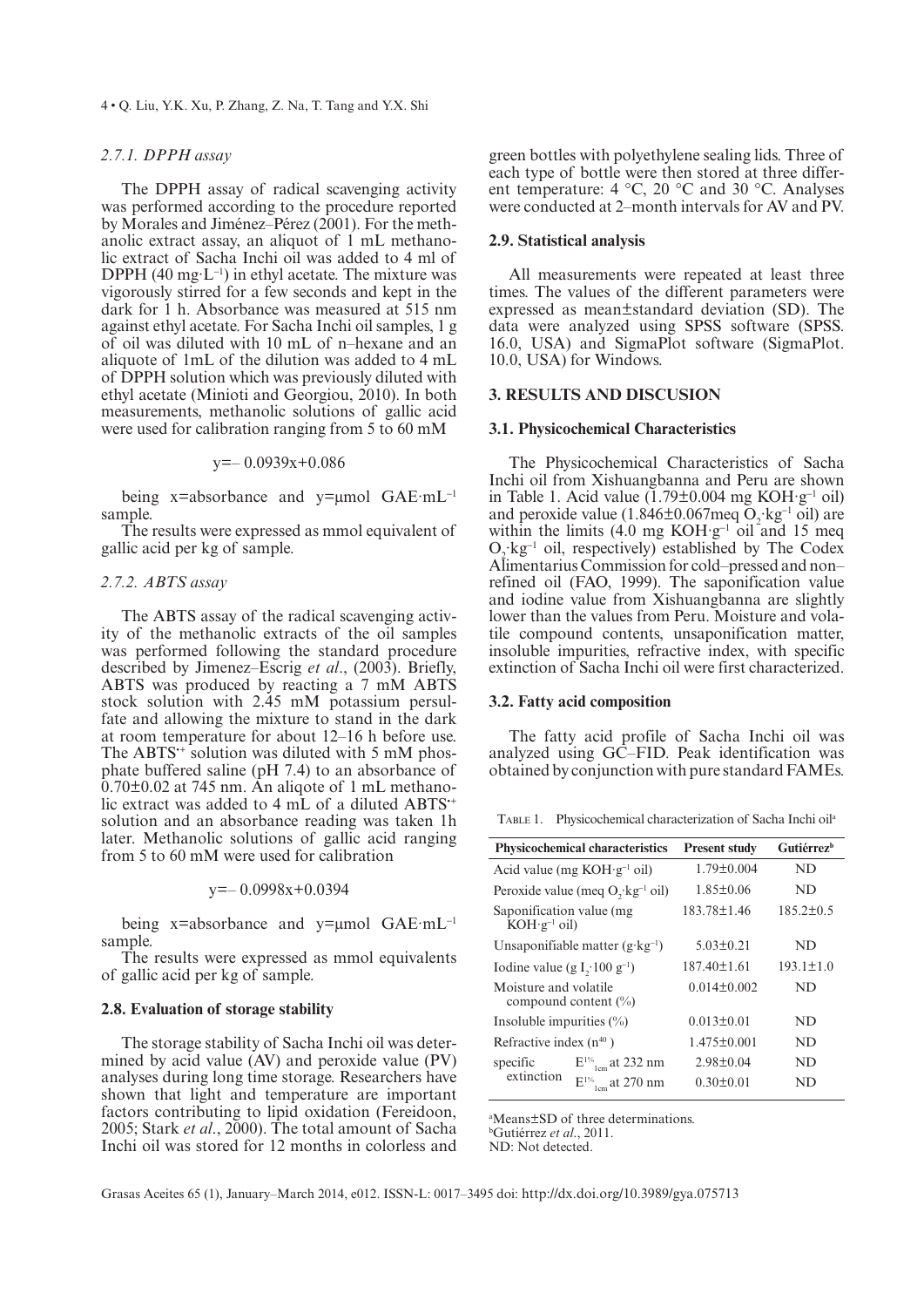Chemical composition and oxidative evolution of Sacha Inchi (*Plukentia volubilis* L.) oil from Xishuangbanna (China) • 5

| <b>Fatty acids</b> | <b>Palmitic</b> | <b>Stearic</b> | <b>Oleic</b> | Linoleic | Linolenic | <b>MUFAs<sup>a</sup></b> | <b>PUFAs</b> <sup>b</sup> | <b>UFAs/SFAsc</b> | Reference                 |
|--------------------|-----------------|----------------|--------------|----------|-----------|--------------------------|---------------------------|-------------------|---------------------------|
| Sacha Inchi        | 4               |                | 9            | 40       | 44        | 9                        | 84                        | 13                |                           |
| Sacha Inchild      | 4               |                | 9            | 36       | 47        | 9                        | 83                        | 13                | Fanali et al., 2011       |
| Soybean            | 11              | 4              | 23           | 54       | 8         | 23                       | 62                        | 5.7               | Dyer et al., 2008         |
| Sunflower          | 6               | 4              | 29           | 58       | ND        | 29                       | 58                        | 8.7               | Dyer <i>et al.</i> , 2008 |
| Olive              | 12              | 3              | 70           | 10       | <b>ND</b> | 70                       | 10                        | 5.3               | Dyer et al., 2008         |
| Linseed            | 6               | $\mathbf{2}$   | 19           | 24       | 47        | 19                       | 66                        | 11                | Dyer <i>et al.</i> , 2008 |
| Peanut             | 9               | 3              | 52           | 32       | ND        | 52                       | 32                        | 7.0               | Ozcan, 2010               |

Table 2. The comparisons of fatty acids among Sacha Inchi oil and other common vegetable oils

a Monounsaturated fatty acid.

b Polyunsaturated fatty acid.

c Unsaturated fatty acids ratio/Saturated fatty acids. d Sacha Inchi oil from Peru.

ND: Not detected.

The chromatography results showed that the major fatty acids identified in Sacha Inchi oil are palmitic acid (4.40 $\pm$ 0.34%), stearic acid (3.21 $\pm$ 0.06%), oleic acid (9.29 $\pm$ 0.32%), linoleic acid (39.57 $\pm$ 0.20%), and linolenic acid (43.52±0.92%). Similar to the reported fatty acid data on Sacha Inchi oil from Peru, Sacha Inchi oil from Xishuangbanna is also dominated by linolenic and linoleic acids. The remarkably high content of linolenic acid (43.52%) makes the oil especially important as an alternative plant–based ω–3 source in the diet, especially in China. According to a survey on dietary intake across China, people in the Northwest region receive sufficient ω–3 fatty acids from perilla seed oil, but in other regions the ω–3/ω–6 fatty acid is lower than the World Health Organization (WHO) recommended ratio of 1:4. Therefore, it is important for people to increase  $\omega$ –3 fatty acid intake for optimum health (Zhang, 2004). The fatty acid compositions of Sacha Inchi oil from Xishuangbana and Peru are similar (Table 2), with a much higher content of linolenic acid than other

commonly consumed vegetable oils such as soybean and peanut oil (Fanali *et al*., 2011; Dyer *et al.*, 2008; Ozcan., 2010). Therefore, Sacha Inchi oil has great potential to serve as an alternative linolenic acid source in the diet either as an edible oil or through nutraceutical supplements.

#### **3.3. Tocopherol composition**

Tocopherols are an important minor component in oil that may be anti-oxidative and slow down the process of oxidation (Kamal–Eldin *et al*., 1996). Oils with higher levels of tocopherols are expected to exhibit greater oxidative stability. Total tocopherols in Sacha Inchi oil from Xishuangbanna was  $161.87\pm0.85$  mg· $100g^{-1}$  (Table 2), a little lower than in Sacha Inchi oil from Peru, but higher than in most other edible oils (Fanali, *et al.*, 2011; Gliszczyńska-Swigło and Sikorska, 2004). More importantly, most of the tocopherol content detected in Sacha Inchi oil is γ–tocopherol whereas α–tocopherol is predominant

TABLE 3. Comparison of Tocopherols in Sacha Inchi oil and other vegetable oils (mg·100  $g^{-1}$  oil)

|                          | $\alpha$ -tocopherol | y-tocopherol | δ-tocopherol | <b>Total Tocopherol</b> | <b>Reference</b>                       |
|--------------------------|----------------------|--------------|--------------|-------------------------|----------------------------------------|
| Sacha Inchi              | ND                   | 105.21       | 56.66        | 161.87                  |                                        |
| Sacha Inchi <sup>a</sup> | 0.4                  | 125.70       | 86.90        | 213.00                  | Fanali, et al., 2011                   |
| Soybean                  | 15.34                | 50.40        | 18.85        | 84.59                   | Gliszczyńska-Świgło and Sikorska, 2004 |
| Sunflower                | 59.13                | 2.54         | 0.87         | 62.54                   | Gliszczyńska-Świgło and Sikorska, 2004 |
| Peanut                   | 10.02                | 11.20        | 1.19         | 22.41                   | Gliszczyńska-Świgło and Sikorska, 2004 |
| Olive                    | 16.08                | 1.25         | 0.13         | 17.46                   | Gliszczyńska-Świgło and Sikorska, 2004 |
| Grapeseed                | 10.06                | 1.71         | 0.39         | 12.16                   | Gliszczyńska-Świgło and Sikorska, 2004 |
| Corn                     | 2.04                 | 5.83         | 2.94         | 10.81                   | Gliszczyńska-Świgło and Sikorska, 2004 |
| Rapeseed                 | 1.95                 | 2.98         | 1.19         | 6.12                    | Gliszczyńska-Świgło and Sikorska, 2004 |
|                          |                      |              |              |                         |                                        |

a Sacha Inchi oil from Peru.

ND: Not detected.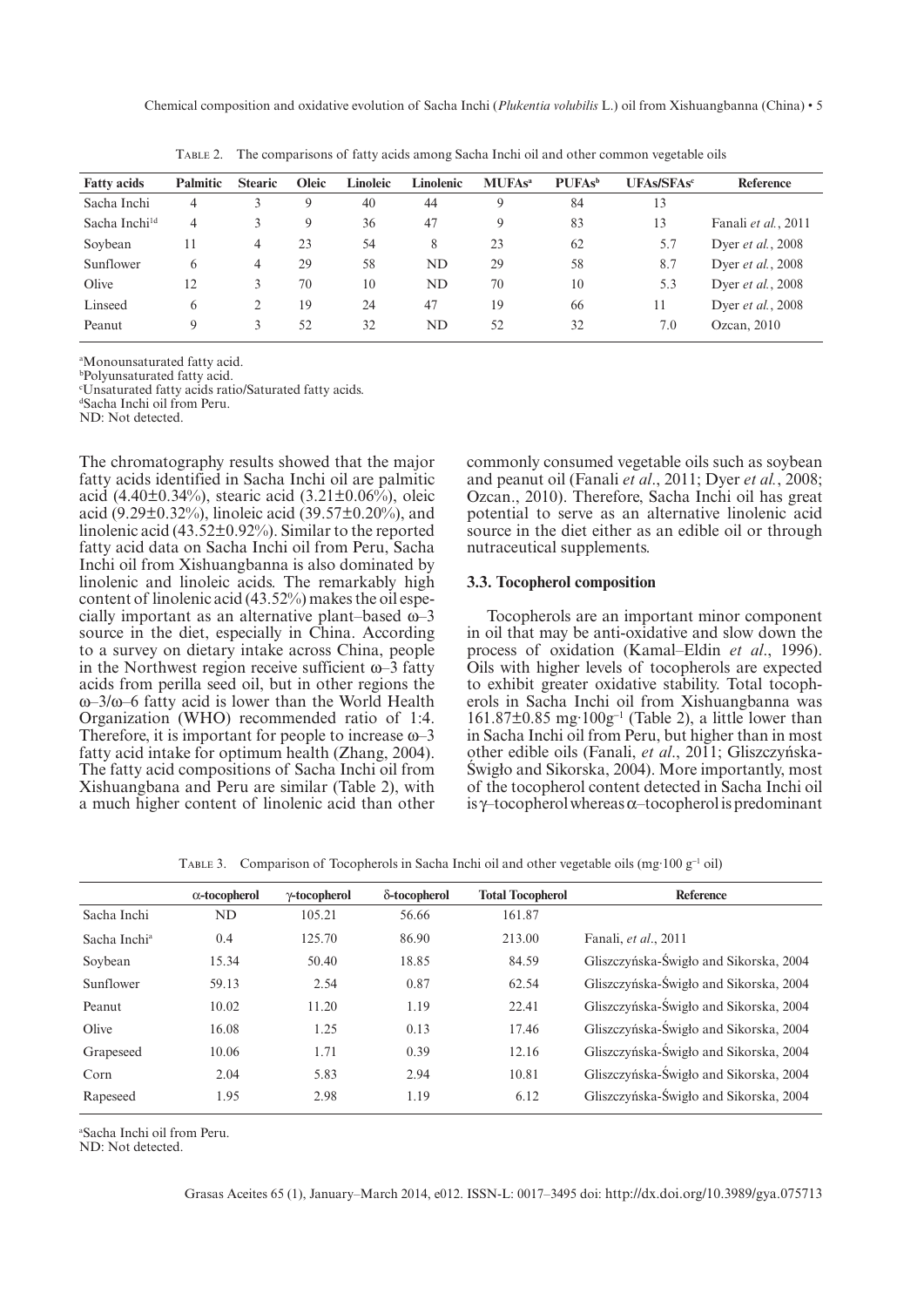in olive oil and sunflower oil. Tocopherols are the most efficient antioxidant of a lipidic nature in the human diet and it is important in the biosynthesis of related proteins (Procida *et al*., 2013). Research has also shown that  $\alpha$ –tocopherol is more efficient than γ–tocopherol in inhibiting the formation of both hydroxyl– and ketodiene–derivatives at 10 ppm, but this order of efficiency was reversed at 100 ppm and higher concentrations (Makinen *et al*., 2000).

## **3.4. Total phenols**

The total phenolic compound content of Sacha Inchi oil from Xishuangbanna was determined using the Folin–Ciocalteu technique. The concentration of phenols was  $6.58\pm0.27$  mg·100 g<sup>-1</sup> of oil expressed as GAE, similar to the reported value of Sacha Inchi oil from Peru (6.2 mg·100 g-<sup>1</sup> ) (Fanali *et al*., 2011). According to a report by Valavanidis *et al*. (2004), among edible oils, extra virgin olive oil has the highest total phenolic content with a range of 17–21 mg  $GAE·100$   $g^{-1}$ . Soybean oil has mid-range levels of total phenolics at  $6-8$  mg  $100 \cdot g^{-1}$ . Sunflower oil has even lower levels with a range of  $3-4$  mg $\cdot 100$  g<sup>-1</sup>, and corn oil samples contained less than  $1 \text{ mg} \cdot \text{kg}^{-1}$ . Sacha Inchi oil from Xishuangbanna appears to have similar levels of total phenolics as soybean oil. Polyphenols are good for the oil's oxidative stability of polyunsaturated fatty acids imparting the characteristic flavor to the oil. Moreover, many polyphenols have beneficial effects on some common diseases including hypertension and atherosclerosis

and play roles in the prevention of certain cancers and modification of immune responses (Luaces *et al*., 2007).

#### **3.5. Evaluation of radical scavenging activity**

The radical scavenging activity (RSA) of the analyzed methanol extract of Sacha Inchi oil samples was  $12.82\pm0.60$  and  $8.25\pm0.50$  mM gallic acid $\cdot$ kg<sup>-1</sup> Sacha Inchi oil for DPPH and ABTS methods, respectively. For total Sacha Inchi oil, the total antioxidant activity (TAC) was 133.42±3.63 mM gallic acid·kg-<sup>1</sup> Sacha Inchi oil measured by the DPPH method. Results from the DPPH assay in total oil were much higher than those in the hydrophilic fraction indicating that the main component responsible for antioxidant activity is within the hypdophobic fraction. The high content of tocopherols could play a major antioxidant role in Sacha Inchi oil, or in synergy with phenolics (Espin *et al*., 2000). The exact roles of tocopherols and phenolics in the antioxidative activity of the oil are worth further study. In a similar study of the total antioxidant capacity of Greek olive oil, Minioti *et al*. (2010) showed that antioxidant capacities among 50 samples in the hydrophilic fraction were between 1.29–9.95 mM (DPPH) and 5.42–22.5 mM (ABTS) gallic acid/ kg oil. While in total oil, the antioxidant activity ranged from  $77-177$  mM·kg<sup>-1</sup> as assessed by the DPPH method. The mean antioxidant capacity values for DPPH and ABTS in the hydrophilic fraction are  $5.4\pm2.2$  and  $13.1\pm4.2$  mM gallic acid $\text{kg}^{-1}$  oil



Fig.1. Changes in acid values (AV) of Sacha Inchi oil during 12 months of storage. Oil samples were stored in colorless and green bottles at 4 °C, 20 °C and 30 °C. Values are the means of triplicate determinations±SD.

Grasas Aceites 65 (1), January–March 2014, e012. ISSN-L: 0017–3495 doi: [http://dx.doi.org/10.3989/gya.](http://dx.doi.org/10.3989/gya.075713)075713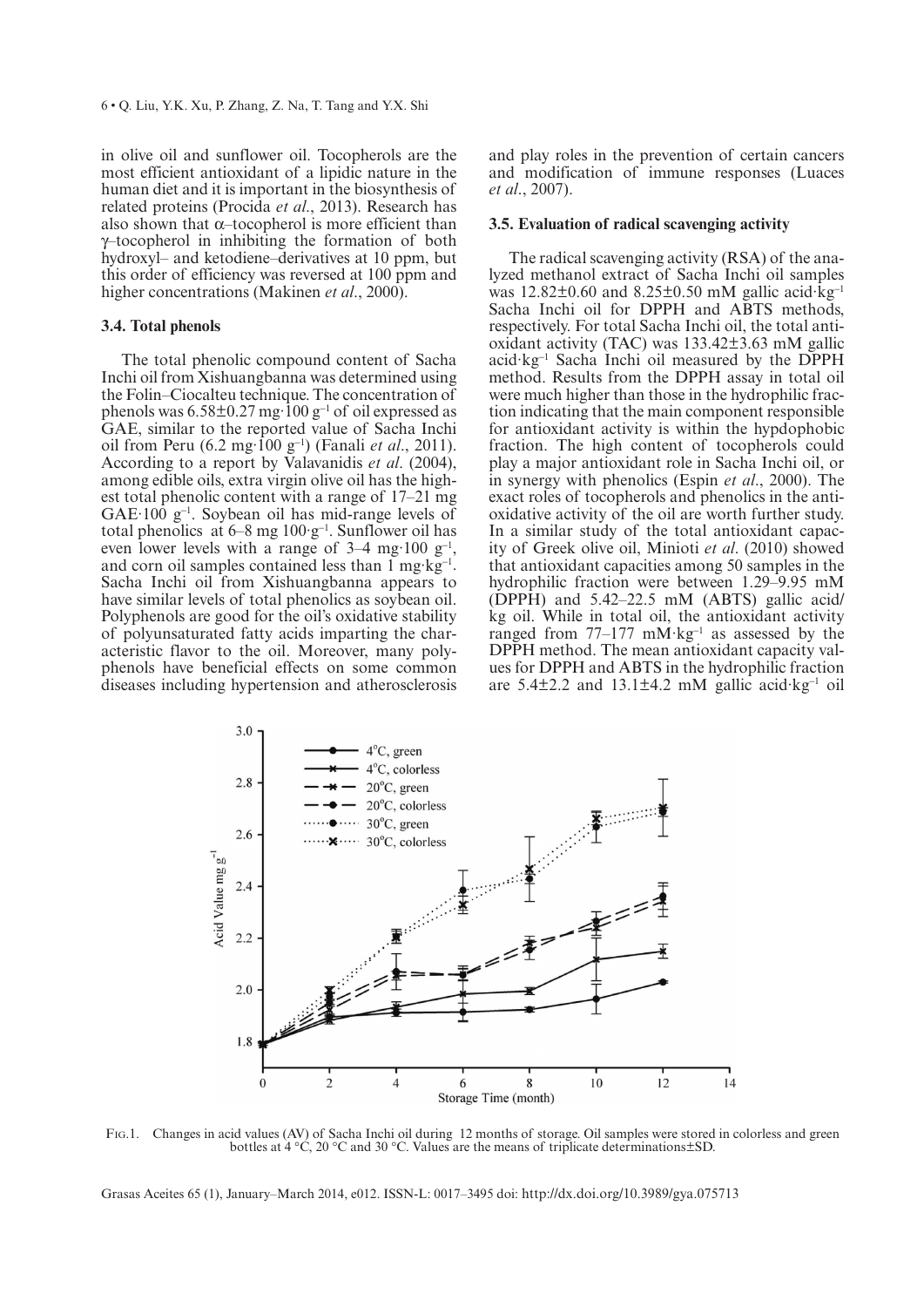Chemical composition and oxidative evolution of Sacha Inchi (*Plukentia volubilis* L.) oil from Xishuangbanna (China) • 7



Fig. 2. Changes in peroxide values (PV) of Sacha Inchi oil during 12 months of storage. Oil samples were stored in colorless and green bottles at  $4 \degree C$ , 20  $\degree C$  and 30  $\degree C$ . Values are the means of triplicate determinations  $\pm$  SD.

while values in DPPH in total olive oil is 116.4 Mm gallic acid·kg-<sup>1</sup> oil. The RSA of Sacha Inchi oil appears to be higher than in most Greek virgin olive oils. For Sacha Inchi oil, the total phenolics together with tocopherols not only act as antioxidants but also bring more health benefits beyond essential fatty acids. The health benefits associated with this high radical scavenging activity are worth further investigation.

#### **3.6. Evaluation of storage stability**

The storage stability of Sacha Inchi oil was evaluated by acid value (AV) and peroxide value (PV) analyses during 12 months of storage. The formation of free fatty acids is an important measure of food rancidity, which leads to a number of effects such as hydrolyzed and oxidation rancidity. Acid value is a principal indicator of lipid rancidity, the value of the oil samples ranged from 1.790±0.004 to  $2.704\pm0.110$  mg KOH·g<sup>-1</sup> oil during the entire storage period (Figure 1). In addition, acid value increased faster at a higher temperature, but no significant difference in AV was observed between colorless and green bottles. This result shows that temperature is a major parameter leading to the rancidity of Sacha Inchi oil.

Peroxide value (PV) is the most common measurement of lipid oxidation. As a measurement of hydroperoxide formation, it has been recognized as a useful index for early stages of oxidation. Usually, in a typical test, PV reaches a maximum value during the process of oxidation followed by a decrease. In Sacha Inchi oil, PV increased steadily in the first 10 months and then plateaued (Figure 2). Compared with oil samples stored in colorless bottles, the samples stored in green bottles showed higher oxidative stability, and the oil samples stored at 4 °C showed the highest oxidative stability. Notably, PV reached a value of 15 meq  $O_2$  kg<sup>-1</sup> oil at about 9 months (Figure 1A). It is generally accepted that PV of oil is not more than 15 meq  $O_2$   $kg^{-1}$  oil for safe consumption (FAO, 1999). The PV analyses suggest that Sacha Inchi oil from Xishuangbanna has a stable shelf life of about 9 months in green bottles at 4 °C. The oil remaining stable may be attributed to high levels of tocopherols and phenolics as natural antioxidants. This is the first time the oxidative stability of Sacha Inchi oil has been evaluated and the results may give rise to further research and additional applications of the oil.

#### **4. CONCLUSIONS**

The initial characterization of Sacha Inchi oil showed that it is a highly nutritious plant–based edible oil with unique fatty acid profiles, excellent radical scavenging activity and storage stability. The remarkably high content of linolenic acid makes it a rich source of ω–3 fatty acids. Sacha Inchi oil has great potential to serve as an alternative plant–based ω–3 PUFAs in the diet to help achieve a balanced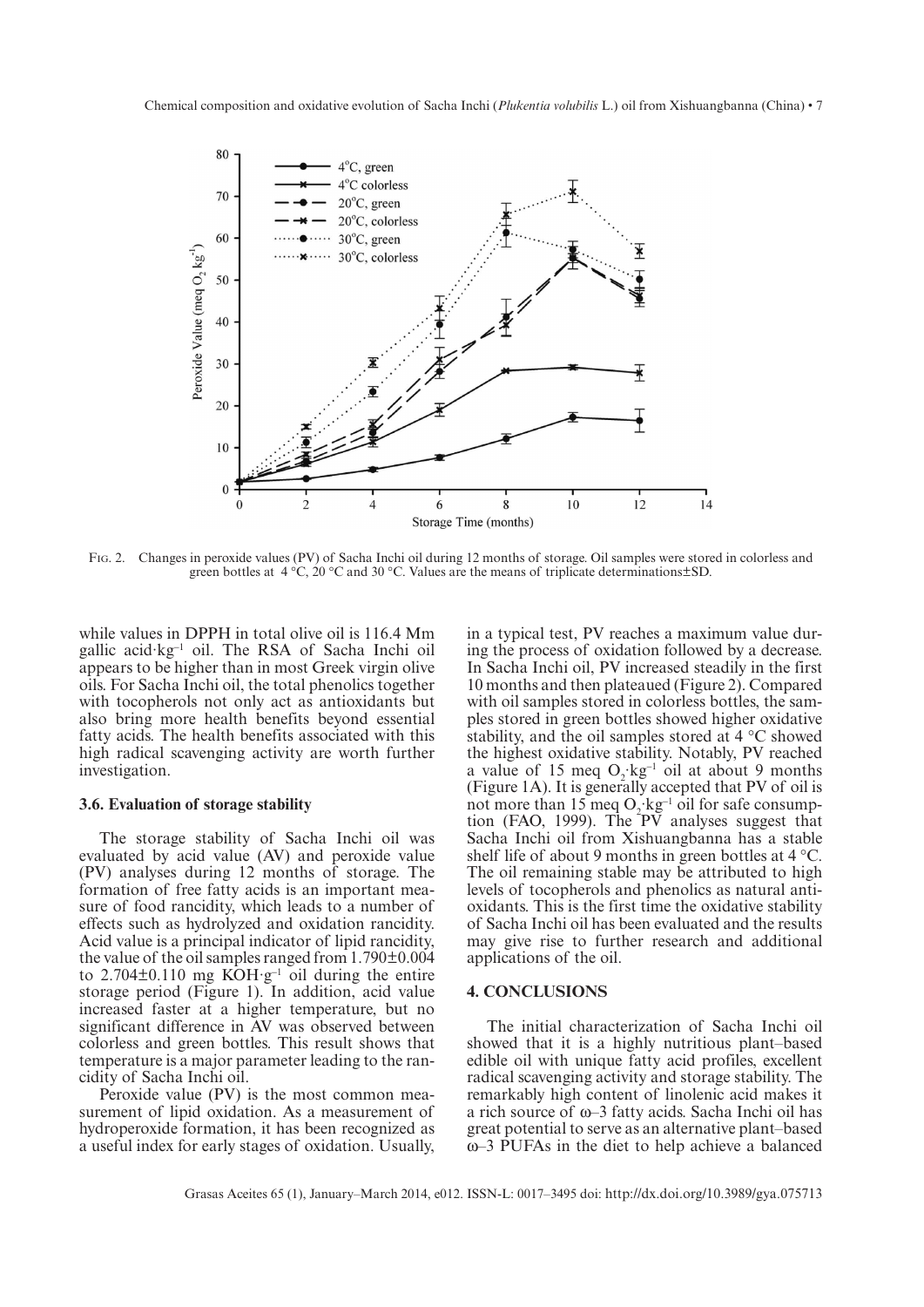ω–3/ω–6 fatty acid intake. Tocopherols and total phenolic compounds in the oil might also add more nutritional value as antioxidants and are probably the main components responsible for the oxidative stability of Sacha Inchi oil. The relatively good storage stability of the oil suggests that it could be consumed as an edible oil with a relatively long shelf-life without additives. The results from this study will help guide further investigation on the health benefits of SachaInchi oil for the population and the development of better edible oil products and nutraceuticals for the market.

#### **ACKNOWLEDGMENTS**

The authors gratefully acknowledge the financial support from "CAS Key Laboratory of Tropical Plant Resource and Sustainable Use, Xishuangbanna Tropical Botanical Garden, Chinese Academy of Sciences" (KSCX2–EW–Z–15). The authors gratefully acknowledge the technical support of Mr. Yang Jun and Mrs. Wang Wenhui from the Research Center for Analysis and Measurement at Kunming University of Science and Technology.

# **REFERENCES**

- AOCS. 2009. Official methods and recommended practices of the AOCS (6th ed.). Champaign, IL, USA.
- Cao M, Zou XM, Warren M, Zhu H. 2006. Tropical Forests of Xishuangbanna, China. *Biotropica* **38**, 306–309.
- Cai ZQ, Jiao DY, Tang SX, Dao XS, Lei YB, Cai CT. 2012. Leaf photosynthesis, growth, and seed chemicals of Sacha Inchi plants cultivated along an altitude gradient. *Crop Sci.* **<sup>52</sup>**, 1859–1867.
- Cai ZQ, Yang Q, Tang SX, Dao XS. 2011. Nutritional evalua- tion in seeds of woody oil crop *Plukenetia volubilis* Linneo. *Acta Nutrimenta Sinica.* **33**, 193–195.
- Christie WW. 2003. *Isolation, Separation, Identification and Structural Analysis of Lipids*. The Oily Press. Bridgwater, England.
- Do Prado IM, Giufrida WM, Alvarez VH, Cabral VF, Quispe– librium measurements of Sacha Inchi oil (*Plukenetia volubilis*) and  $CO<sub>2</sub>$  at high pressures. *J. Am. Oil. Chem. Soc.* **88**, 1263–1269.
- Dyer JM, Stymne S, Green AG, Carlsson AS. 2008. High–value oils from plants. *Plant J.* **54**, 640–655.
- Espin JC, Soler–Rivas C, Wichers HJ. 2000. Characterization of the total free radical scavenger capacity of vegetable oils and oil fractions using 2, 2–diphellyl–1–picrylhydrazyl radical. *J. Agric. Food. Chem.* **48**, 648–656.
- Fanali C, Dugo L, Cacciola F, Beccaria M, Grasso S, Dacha M, Dugo P, Mondello L. 2011. Chemical characterization of Sacha Inchi (*Plukenetia volubilis* L.) Oil. *J. Agric. Food. Chem.* **59**, 13043–13049.
- FAO/WHO 1999. The Codex Alimentarius Commission. Codex standard for named vegetable oils. Available from: [http://www.codexalimentarius.org](http://www.codexalimentarius.org/)/ (Last visited 1st March 2013).
- Fereidoon S. 2005. Quality assurance of fats and oils. In Fereidoon Shahidi, *Bailey's Industrial Oil and Fat Products* (6th ed.) (pp. 565–575). John Wiley & Sons Inc. Manhattan, USA.
- Gimeno E, Calero E, Castellote A, Lamuela–Raventos RM, de la Torre MC, Lopez–Sabater MC. 2000. Simultaneous determination of alpha–tocopherol and beta–carotene in

olive oil by reversed–phase high–performance liquid chro-

- matography. *J. Chromatogr. A*. **881**, 255–259.<br>Gliszczyńska–Świgło A, Sikorska E. 2004. Simple reversed– phase liquid chromatography method for determination of tocopherols in edible plant oils. *J. Chromatogr. A.* **1048**, 195–198.
- Guillén MD, Ruiz A, Cabo N, Chirinos R, Pascual G. 2003. Characterization of Sacha Inchi (*Plukenetia volubilis* L.) oil by FTIR spectroscopy and H–1 NMR. comparison with linseed oil. *J. Am. Oil. Chem. Soc.* **80**, 755–762.
- Gutiérrez LF, Rosada LM, Jiménez Á. 2011. Chemical composition of Sacha Inchi (*Plukenetia volubilis* L.) seeds and characteristics of their lipid fraction. *Grasas Aceites* **62**, 76–83.
- Hamaker BR, Valles C, Gilman R, Hardmeier RM, Clark D, Garcia HH, Gonzales AE, Kohlstad I, Castro M, Valdivia R, Rodriguez T, Lescano M. 1992. Anino–acid and fatty–acid profiles of the Incha peanut (*Plukenetia volubilis*). *Cereal Chem.* **69**, 461–463.
- Hrncirik K, Fritsche S. 2004. Comparability and reliability of different techniques for the determination of phenolic compounds in virgin olive. *Eur. J. Lipid. Sci. Technol.* **106**, 540–549.
- Jimenez–Escrig A, Dragsted LO, Daneshvar B, Pulido R, Saura–Calixto F. 2003. In vitro antioxidant activities of edible artichoke (*Cynara scolymus* L) and effect on biomarkers of antioxidants in rats. *J. Agric. Food Chem.* **51**, 5540–5545.
- Krivankova B, Polesny Z, Lojka B, Lojkova J, Banout J, Preininger D. 2007. Sacha Inchi (*Plukenetia volubilis*, Euphorbiaceae): a promising oilseed crop from Peruvian Amazon. In *Conference on International Agricultural Research and Development*. University of Kassel, Germany.
- Luaces P, Romero C, Gutierrez F, Sanz C, Perez AG. 2007. Contribution of olive seed to the phenolic profile and related quality parameters of virgin olive oil. *J. Sci. Food Agric.* **87**, 2721–2727.
- Makinen M, Kamal–Eldin A, Lampi AM, Hopia A. 2000. Effects of alpha– and gamma–tocopherols on formation of hydroperoxides and two decomposition products from methyl linoleate. *J. Am. Oil. Chem .Soc.* **77**, 801–806.
- Maurer NE, Hatta–Sakoda B, Pascual–Chagman G, Rodriguez– Saona LE. 2012. Characterization and authentication of a novel vegetable source of omega–3 fatty acids, Sacha Inchi (*Plukenetia volubilis* L.) oil. *Food Chem.* **134**, 1173–1180.
- Minioti KS, Georgiou CA. 2010. Comparison of different tests used in mapping the Greek virgin olive oil production for the determination of its total antioxidant capacity. *Grasas Aceites* **61**, 45–51.
- Morales FJ, Jiménez–Pérez S. 2001. Free radical scavenging capacity of Maillard reaction products as related to colour and fluorescence. *Food Chem.* **72**, 119–125.
- Myers N, Mittermeier RA, Mittermeier CG, da Fonseca GAB, Kent J. 2000. Biodiversity hotspots for conservation priorities. *Nature* **403**, 853–858.
- Ni–Eidhin D, Burke J, O'Beirne D. 2003. Oxidative stability of omega–3 rich camelina oil and camelina oil–based spread compared with plant and fish oils and sunflower spread. *J. Food Sci.* **68**, 345–353.
- Ozcan MM. 2010. Some nutritional characteristics of ker- nel and oil of peanut (*Arachis hypogaea* L.). *J. Oleo Sci.*  nel and oil of peanut (Arachis hypogaea L.). J. Oleo Sci.<br>**59**, 1–5.
- Pietrowski BN, Tahergorabi R, Matak KE, Tou JC, Jaczynski J. 2011. Chemical properties of surimi sea food nutrified with omega–3 rich oils. *Food Chem.* **129**, 912–919.
- Procida G, Stancher B, Cateni F, Zacchigna M. 2013. Chemical composition and functional characterisation of commer- cial pumpkin seed oil. *J. Sci. Food Agric.* **93**, 1035–1041.
- Rymer C, Givens DI. 2005. n–3 fatty acid enrichment of edible tissue of poultry: A review. *Lipids* **40**, 121–130.
- Rubio–Rodriguez N, Beltran S, Jaime IM, de Diego S, Sanz MT, Carallido JR. 2010. Production of omega-3 polyun- saturated fatty acid concentrates: A review. *Innov. Food Sci. Emerg.* **11**, 1–12.

Grasas Aceites 65 (1), January–March 2014, e012. ISSN-L: 0017–3495 doi: [http://dx.doi.org/10.3989/gya.](http://dx.doi.org/10.3989/gya.075713)075713